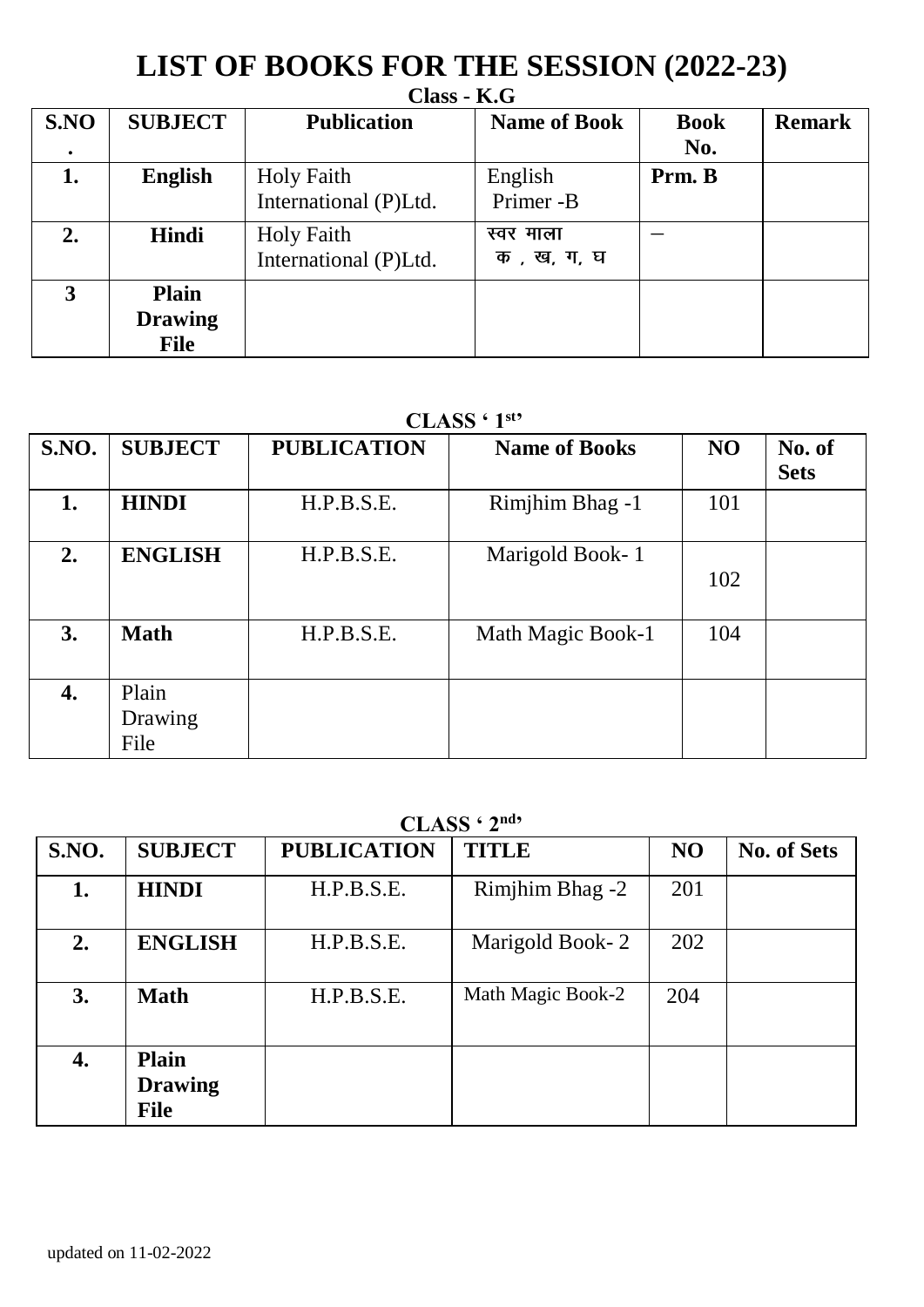# **CLASS ' 3rd'**

| S.NO. | <b>SUBJECT</b>    | <b>PUBLICATION</b>  | <b>Name of Books</b> | No. | No. of      |
|-------|-------------------|---------------------|----------------------|-----|-------------|
|       |                   |                     |                      |     | <b>Sets</b> |
| 1.    | <b>HINDI</b>      | H.P.B.S.E.          | Rimjhim Bhag -3      | 301 |             |
|       | <b>Grammar</b>    | Ashoka              |                      |     |             |
| 2.    | <b>ENGLISH</b>    | H.P.B.S.E.          | Marigold Book-3      | 302 |             |
|       | <b>Grammar</b>    | Ashoka              |                      |     |             |
| 3.    | <b>MATHS</b>      | H.P.B.S.E.          | Math Magic Book-3    | 303 |             |
|       | (Eng. Med.)       |                     |                      |     |             |
| 4.    | <b>E.V.S.</b>     | H.P.B.S.E.          | Looking Around       | 306 |             |
|       | (Eng. Med.)       |                     | Book-1               |     |             |
| 5.    | <b>Table Book</b> |                     |                      |     |             |
| 6.    | <b>Practical</b>  | One side lines $\&$ |                      |     |             |
|       | File(for G.K.)    | one side blank      |                      |     |             |

# **CLASS '4th'**

| S.No. | <b>Subject</b>                     | <b>Publication</b>                 | Name of                  | No. | <b>No. of Sets</b> |
|-------|------------------------------------|------------------------------------|--------------------------|-----|--------------------|
|       |                                    |                                    | <b>Books</b>             |     |                    |
| 1.    | <b>HINDI</b>                       | H.P.B.S.E.                         | Rimjhim Bhag -4          | 401 |                    |
| 2.    | <b>ENGLISH</b>                     | H.P.B.S.E.                         | Marigold Book-4          | 402 |                    |
| 3.    | <b>MATHS</b><br>(Eng. Med.)        | H.P.B.S.E.                         | Math Magic<br>Book-4     | 403 |                    |
| 4.    | E.V.S.<br>(Eng. Med.)              | H.P.B.S.E.                         | Looking Around<br>Book-2 | 406 |                    |
| 5.    | <b>Practical</b><br>File(for G.K.) | One side lines & one<br>side blank |                          |     |                    |

## **CLASS '5th'**

| S.NO. | <b>SUBJECT</b>   | <b>PUBLICATION</b>  | <b>TITLE</b>    | N <sub>O</sub> | <b>No. of Sets</b> |
|-------|------------------|---------------------|-----------------|----------------|--------------------|
|       |                  |                     |                 |                |                    |
| 1.    | <b>HINDI</b>     | H.P.B.S.E.          | Rimjhim Bhag -5 | 501            |                    |
| 2.    | <b>ENGLISH</b>   | H.P.B.S.E.          | Marigold Book-5 | 502            |                    |
|       |                  |                     |                 |                |                    |
| 3.    | <b>MATHS</b>     | H.P.B.S.E.          | Math Magic      | 503            |                    |
|       | Eng. Med.)       |                     | Book-5          |                |                    |
| 4.    | E.V.S.           | H.P.B.S.E.          | Looking Around  | 507            |                    |
|       | (Eng. Med.)      |                     | Book-3          |                |                    |
| 5.    | <b>Practical</b> | One side lines $\&$ |                 |                |                    |
|       | <b>File</b> (for | one side blank      |                 |                |                    |
|       | G.K.)            |                     |                 |                |                    |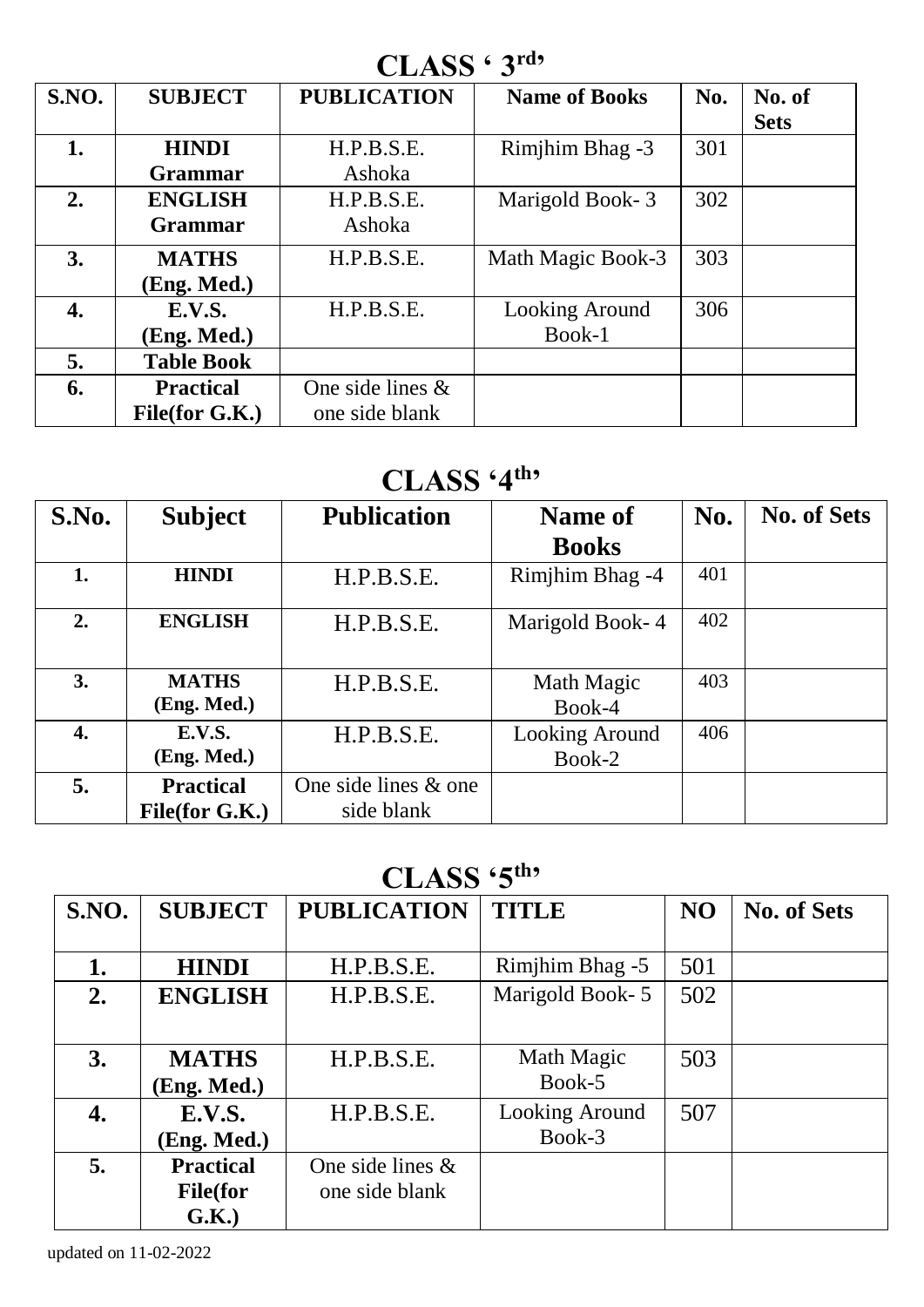### **CLASS '6th '**

| S.NO.            | <b>SUBJECT</b>         | <b>PUBLICATION</b>          | <b>Name of Books</b>                        | B.No             | No. of      |
|------------------|------------------------|-----------------------------|---------------------------------------------|------------------|-------------|
|                  |                        |                             |                                             |                  | <b>Sets</b> |
| 1.               | <b>HINDI</b>           | H.P.B.S.E.                  | (1) Vasant Bhag-I                           | 601              |             |
|                  |                        | H.P.B.S.E.<br>समर पब्लिकेशन | (2) Sanksipt Ramayan<br>मानक हिन्दी व्याकरण | 605              |             |
|                  | व्याकरण                |                             | एवम रचना(कक्षा 8)                           |                  |             |
| $\overline{2}$ . | <b>ENGLISH</b>         | H.P.B.S.E.                  | (1) Honey Suckle                            | 603              |             |
|                  |                        | H.P.B.S.E                   | (2) A Pact with The<br>Sun                  | 604              |             |
|                  | <b>Grammar</b>         | Ashoka Publication          | Ashoka English                              |                  |             |
|                  |                        |                             | Grammar(ABD Series)                         |                  |             |
| 3.               | <b>MATHS</b>           | H.P.B.S.E.                  | <b>Mathematics</b>                          | 613              |             |
| 4.               | (Eng Med)<br>Science.  | H.P.B.S.E.                  | Science                                     | $\overline{614}$ |             |
|                  | (Eng. Med.)            |                             |                                             |                  |             |
| 5.               | S.St.                  | H.P.B.S.E.                  | (1) History (our                            | 615              |             |
|                  | (Eng. Med.)            |                             | pasts-I)                                    |                  |             |
|                  |                        | H.P.B.S.E.                  | (2) Geography-                              | 616              |             |
|                  |                        |                             | (The Earth our                              |                  |             |
|                  |                        |                             | Habitat)                                    |                  |             |
|                  |                        | H.P.B.S.E.                  | (3) Civics-(Social                          | 617              |             |
|                  |                        |                             | and Political-I)                            |                  |             |
| 5.               | S.St.<br>(Hindi. Med.) | H.P.B.S.E.                  | $(1)$ History                               | 607              |             |
|                  |                        | H.P.B.S.E.                  | (Hamare Atit)                               |                  |             |
|                  |                        |                             | (2) Civics-<br>(Samajik Avm                 | 608              |             |
|                  |                        |                             | Rajnitik Jeevan)                            |                  |             |
|                  |                        | H.P.B.S.E.                  | (3) Geography-                              | 609              |             |
|                  |                        |                             | (Prithavi Hamare                            |                  |             |
|                  |                        |                             | Avas)                                       |                  |             |
| 6.               | <b>Sanskrit</b>        | H.P.B.S.E.                  | (1) Ruchira-I                               | 612              |             |
|                  |                        |                             | (नया संस्करण)                               |                  |             |
|                  | व्याकरण                | <b>Ashoka Publication</b>   | Ashoka Sanskrit                             |                  |             |
|                  |                        |                             | Grammar                                     |                  |             |
| 7.               | Himachal Ki            | H.P.B.S.E.                  | Himachal Ki Lok                             | 626              |             |
|                  | Lok Sanskriti          |                             | Sanskriti Aur Yog                           |                  |             |
|                  | Aur Yog                |                             |                                             |                  |             |
| 8.               | <b>DRAWING</b>         | H.P.B.S.E.                  | Kala Adhyayan                               | 621              |             |
|                  |                        |                             |                                             |                  |             |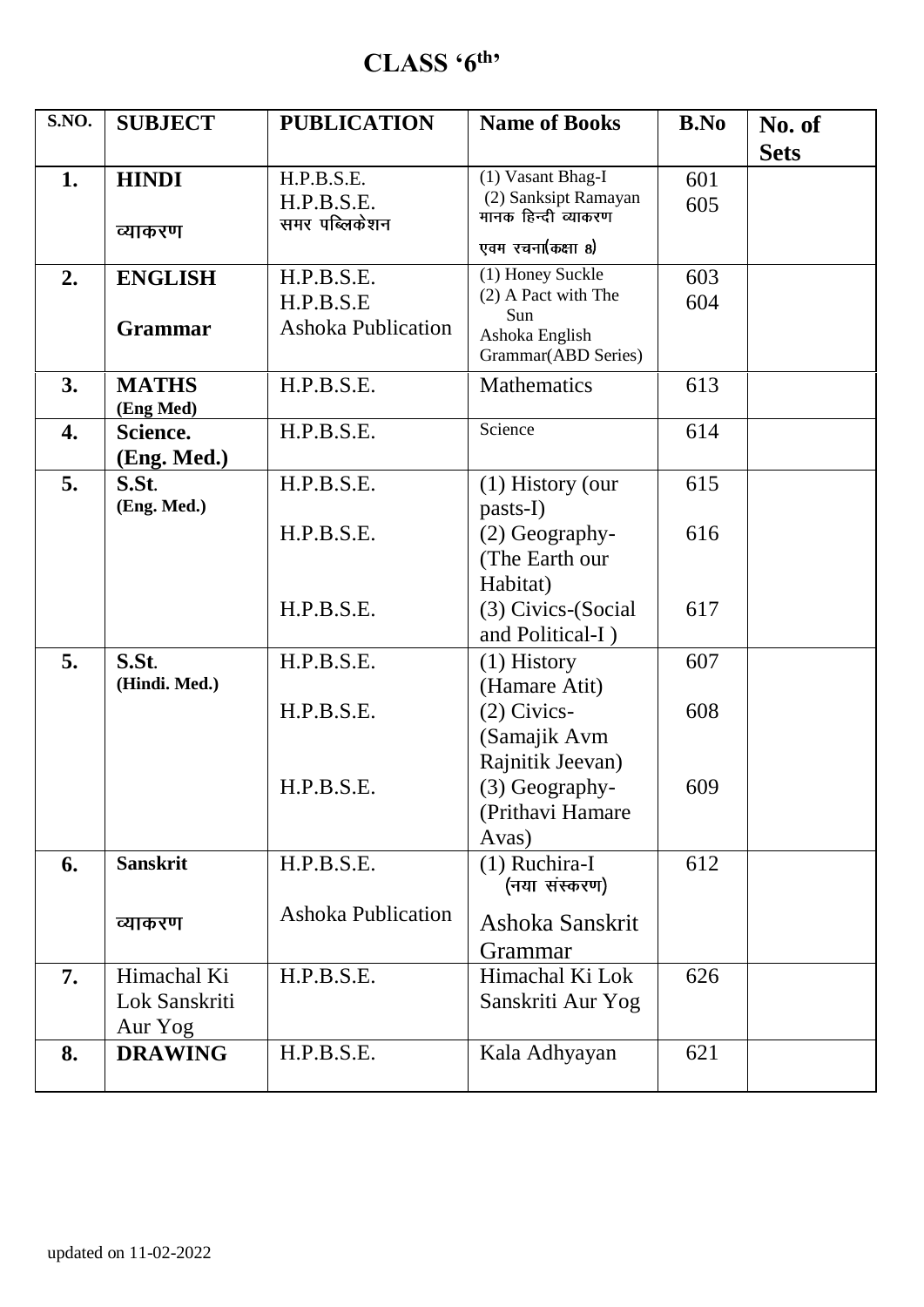### **CLASS '7th '**

| S.NO             | <b>SUBJECT</b>                                      | <b>PUBLICATION</b>                                    | <b>Name of Books</b>                                                                          | <b>B.No</b>      | No. of Sets                |
|------------------|-----------------------------------------------------|-------------------------------------------------------|-----------------------------------------------------------------------------------------------|------------------|----------------------------|
| 1.               | <b>HINDI</b><br>व्याकरण                             | H.P.B.S.E.<br>H.P.B.S.E.<br>समर पब्लिकेशन             | (1) Vasant Bhag-II<br>(2) Bal Mahabharat<br>Katha<br>मानक हिन्दी व्याकरण<br>एवम रचना(कक्षा 8) | 701<br>702       | केवल नए<br>दाखले के<br>लिए |
| 2.               | <b>ENGLISH</b><br><b>Grammar</b>                    | H.P.B.S.E.<br>H.P.B.S.E.<br><b>Ashoka Publication</b> | (1) Honey Comb<br>(2) An Alien Hand<br>Ashoka English<br>Grammar(ABD<br>Series)               | 703<br>704       |                            |
| 3.               | <b>MATHS</b><br>(Eng Med)                           | H.P.B.S.E.                                            | Mathematics                                                                                   | 713              |                            |
| $\overline{4}$ . | Science.<br>(Eng. Med.)                             | H.P.B.S.E.                                            | Science                                                                                       | 714              |                            |
| 5.               | S.St.<br>(Hindi. Med.)                              | H.P.B.S.E.                                            | (1) Itihas (Hamare<br>$Atit-II$ )                                                             | 707              |                            |
|                  |                                                     | H.P.B.S.E.                                            | (2) Bhugol (Hamara<br>Paryavaran)<br>(3) Samajik Aur                                          | 708              |                            |
|                  |                                                     | H.P.B.S.E.                                            | Rajnitik Jeevan-II)                                                                           | 709              |                            |
| 5.               | S.St.<br>(Eng. Med.)                                | H.P.B.S.E.                                            | (1) History (Our Past-<br>$_{\text{ID}}$                                                      | 715              |                            |
|                  |                                                     | H.P.B.S.E.                                            | (2) Geography (Our<br>Environment)                                                            | 716              |                            |
|                  |                                                     | H.P.B.S.E.                                            | (3) Social and<br>Political Life-II                                                           | 717              |                            |
| 6.               | <b>Sanskrit</b>                                     | H.P.B.S.E.                                            | $(1)$ Ruchira-II                                                                              | 710              |                            |
|                  | व्याकरण                                             | Ashoka Publication                                    | Ashoka Sanskrit<br>Grammar                                                                    | (नया<br>संस्करण) | केवल नए<br>दाखले के<br>लिए |
| 7.               | Himachal Ki Lok<br>Sanskriti Aur Yog<br>(Hindi.Med) | H.P.B.S.E.                                            | Himachal Ki Lok<br>Sanskriti Aur Yog                                                          | 719              |                            |
| 8.               | <b>DRAWING</b>                                      | H.P.B.S.E.                                            | Kala Adhyayan                                                                                 | 621              | केवल नए<br>दाखले के        |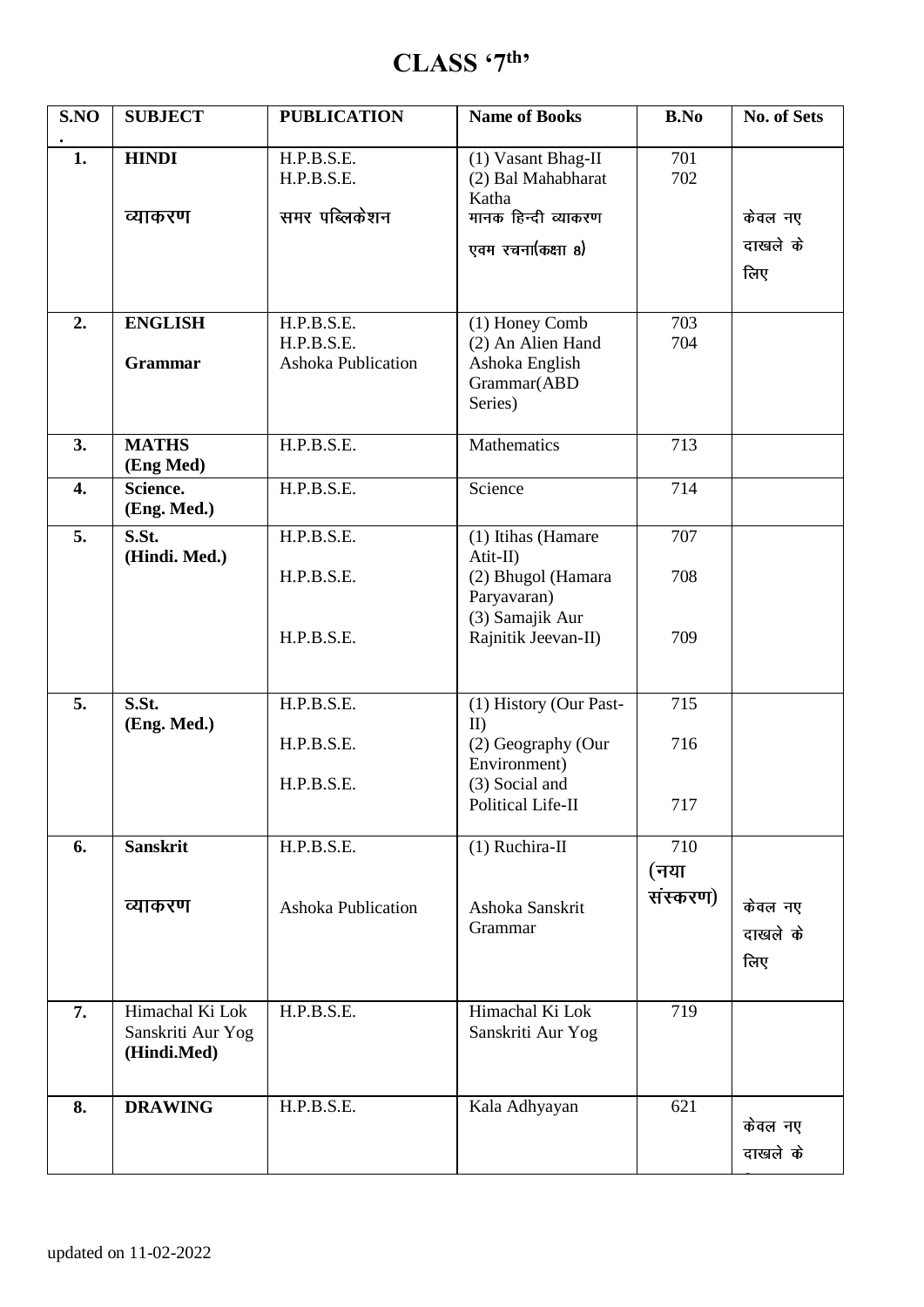updated on 11-02-2022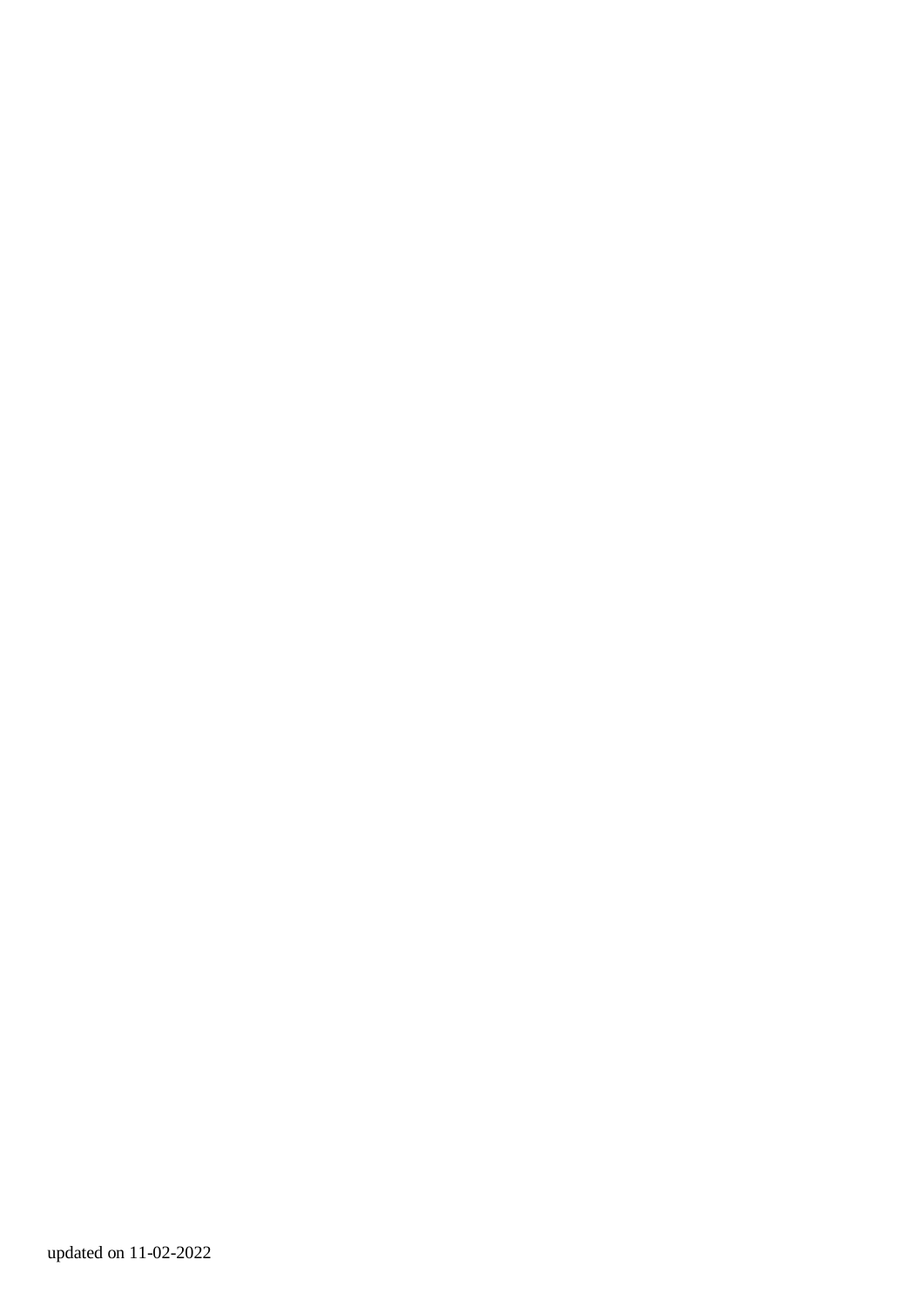| CLASS '8th' |                 |                    |                       |          |              |  |  |  |
|-------------|-----------------|--------------------|-----------------------|----------|--------------|--|--|--|
| S.N         | <b>SUBJECT</b>  | <b>PUBLICATION</b> | <b>Name of Books</b>  | B.No     | No. of Sets  |  |  |  |
| О.          |                 |                    |                       |          |              |  |  |  |
| 1.          | <b>HINDI</b>    | H.P.B.S.E.         | (1) Vasant BhagIII    | 801      |              |  |  |  |
|             |                 | H.P.B.S.E.         | (2) Bharat Ki Khoj    | 802      |              |  |  |  |
|             | व्याकरण         | समर पब्लिकेशन      | मानक हिन्दी व्याकरण   |          | केवल नए      |  |  |  |
|             |                 |                    | एवम रचना (कक्षा ८)    |          | दाखले के लिए |  |  |  |
|             |                 |                    |                       | 803      |              |  |  |  |
| 2.          | <b>ENGLISH</b>  | H.P.B.S.E.         | (1) Honey Dew         |          |              |  |  |  |
|             |                 | H.P.B.S.E.         | (2) It So Happened    | 804      |              |  |  |  |
|             | Grammar         | Ashoka Publication | Ashoka English        |          |              |  |  |  |
|             |                 |                    | Grammar(ABD Series)   |          |              |  |  |  |
|             |                 |                    |                       |          |              |  |  |  |
| 3.          | <b>MATHS</b>    | H.P.B.S.E.         | Mathematics           | 815      |              |  |  |  |
|             | (Eng Med)       |                    |                       |          |              |  |  |  |
|             |                 |                    |                       |          |              |  |  |  |
| 4.          | Science.        | H.P.B.S.E.         | Science               | 816      |              |  |  |  |
|             | (Eng. Med.)     |                    |                       |          |              |  |  |  |
|             |                 |                    |                       |          |              |  |  |  |
| 5.          | S.St.           | H.P.B.S.E.         | $(1)$ Hamare Atit-III | 0865     |              |  |  |  |
|             | (Hindi. Med.)   |                    |                       |          |              |  |  |  |
|             |                 | H.P.B.S.E.         | (2) Sansadhan Avam    | 808      |              |  |  |  |
|             |                 |                    | <b>Vikas</b>          |          |              |  |  |  |
|             |                 | H.P.B.S.E.         | (3) Samajik Avam      | 809/     |              |  |  |  |
|             |                 |                    | Rajnitik Jeevan-III   | 0861     |              |  |  |  |
| 5.          | S.St.           | H.P.B.S.E.         | $(1)$ Our Pasts-III   | 0864     |              |  |  |  |
|             | (Eng. Med.)     |                    |                       |          |              |  |  |  |
|             |                 | H.P.B.S.E.         | (2) Social and        | 818      |              |  |  |  |
|             |                 |                    | Political Life-III    |          |              |  |  |  |
|             |                 | H.P.B.S.E.         |                       |          |              |  |  |  |
|             |                 |                    | (3) Resources and     | 819      |              |  |  |  |
|             |                 |                    | Development           |          |              |  |  |  |
|             |                 |                    |                       |          |              |  |  |  |
| 6.          | <b>Sanskrit</b> | H.P.B.S.E.         | (1) Ruchira Bhag-III  | 810      |              |  |  |  |
|             |                 |                    |                       | (नया     |              |  |  |  |
|             |                 |                    |                       | संस्करण) |              |  |  |  |
|             | व्याकरण         | Ashoka Publication | Ashoka Sanskrit       |          |              |  |  |  |
|             |                 |                    | Grammar               |          | केवल नए      |  |  |  |
|             |                 |                    |                       |          | दाखले के लिए |  |  |  |
| 7.          | Himachal Ki Lok | H.P.B.S.E.         | Himachal Ki Lok       | 823      |              |  |  |  |
|             | Sanskriti Aur   |                    | Sanskriti Aur Yog     |          |              |  |  |  |
|             | Yog(Hindi.Med)  |                    |                       |          |              |  |  |  |
| 8.          | <b>DRAWING</b>  | H.P.B.S.E.         | Kala Adhyayan         | 621      | केवल नए      |  |  |  |
|             |                 |                    |                       |          | दाखले के लिए |  |  |  |
|             |                 |                    |                       |          |              |  |  |  |
|             |                 |                    |                       |          |              |  |  |  |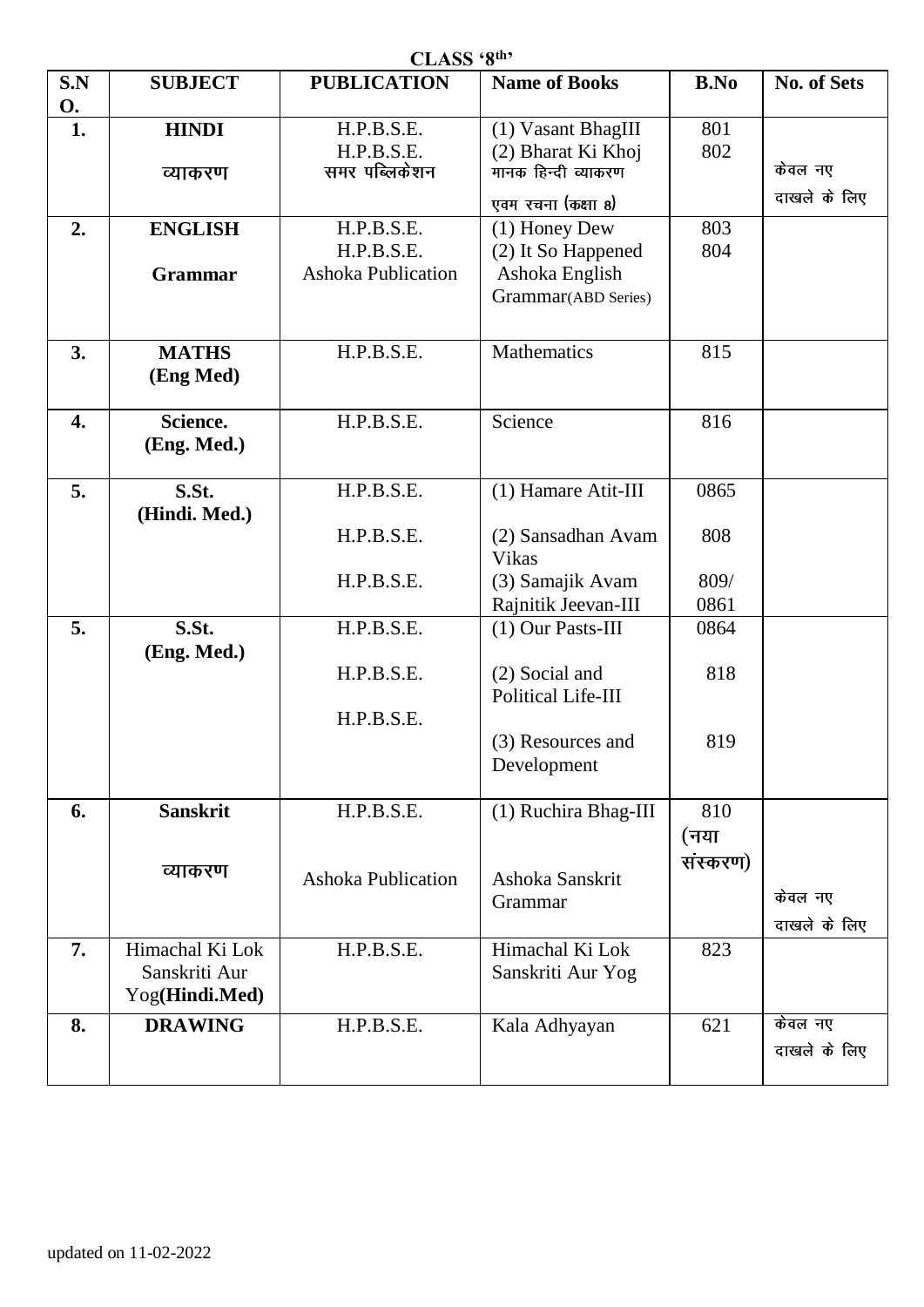### **CLASS '9th '**

| S.<br>NO.        | <b>SUBJECT</b>            | <b>PUBLICATION</b>       | <b>Name of Books</b>                                                        | <b>B.No</b>             | No. of Sets |
|------------------|---------------------------|--------------------------|-----------------------------------------------------------------------------|-------------------------|-------------|
| 1.               | <b>HINDI</b>              | H.P.B.S.E.<br>H.P.B.S.E. | $(1)$ Kshitij<br>(2) Kritika<br>ैं'िक्षार्थी व्याकरण और                     | 901<br>902<br>0934      |             |
|                  | व्याकरण                   | H.P.B.S.E.               | व्यावहारिक हिन्दी                                                           |                         |             |
| 2.               | <b>ENGLISH</b>            | H.P.B.S.E.<br>H.P.B.S.E. | $(1)$ Beehive<br>(2) Moments                                                | $\overline{9}03$<br>904 |             |
| 3.               | <b>MATHS</b><br>(Eng Med) | H.P.B.S.E.               | Mathematics                                                                 | 916                     |             |
| $\overline{4}$ . | Science.<br>(Eng. Med.)   | H.P.B.S.E.               | Science                                                                     | 917                     |             |
| 5.               | S.St.<br>(Hindi. Med.)    | H.P.B.S.E.               | (1) Itihas- (Bharat<br>Aur Samkalin<br>Vishwa)                              | 907                     |             |
|                  |                           |                          | $(2)$ Bhugol-<br>(Samkalin Bharat)<br>(3) Political<br>Science- (Loktantrik | 908<br>909              |             |
|                  |                           |                          | Rajniti)<br>$(4)$ Economics-<br>(Arthsastra)                                | 915                     |             |
|                  |                           |                          | (5) Aapda<br>Prabandhan<br>(New edition)                                    | 918                     |             |
| 5.               | S.St.<br>(Eng. Med.)      | H.P.B.S.E.<br>H.P.B.S.E. | (1) History- (India<br>And contemporary<br>world)                           | 955                     |             |
|                  |                           | H.P.B.S.E.               | (2) Contemporary<br>India-I                                                 | 952                     |             |
|                  |                           |                          | (3) Democratic<br>Politics<br>(4) Disaster                                  | 954<br>951              |             |
|                  |                           |                          | Management<br>(5) Economics<br>(New edition)                                | 953                     |             |
| 6.               | <b>Sanskrit</b>           | H.P.B.S.E.               | (i)Shemushi<br>Prothmo Bhag Skt.<br>(New Edition)                           | 913                     |             |
| 7.               | <b>Computer Science</b>   | H.P.B.S.E.               | <b>Computer Science</b>                                                     | 956                     |             |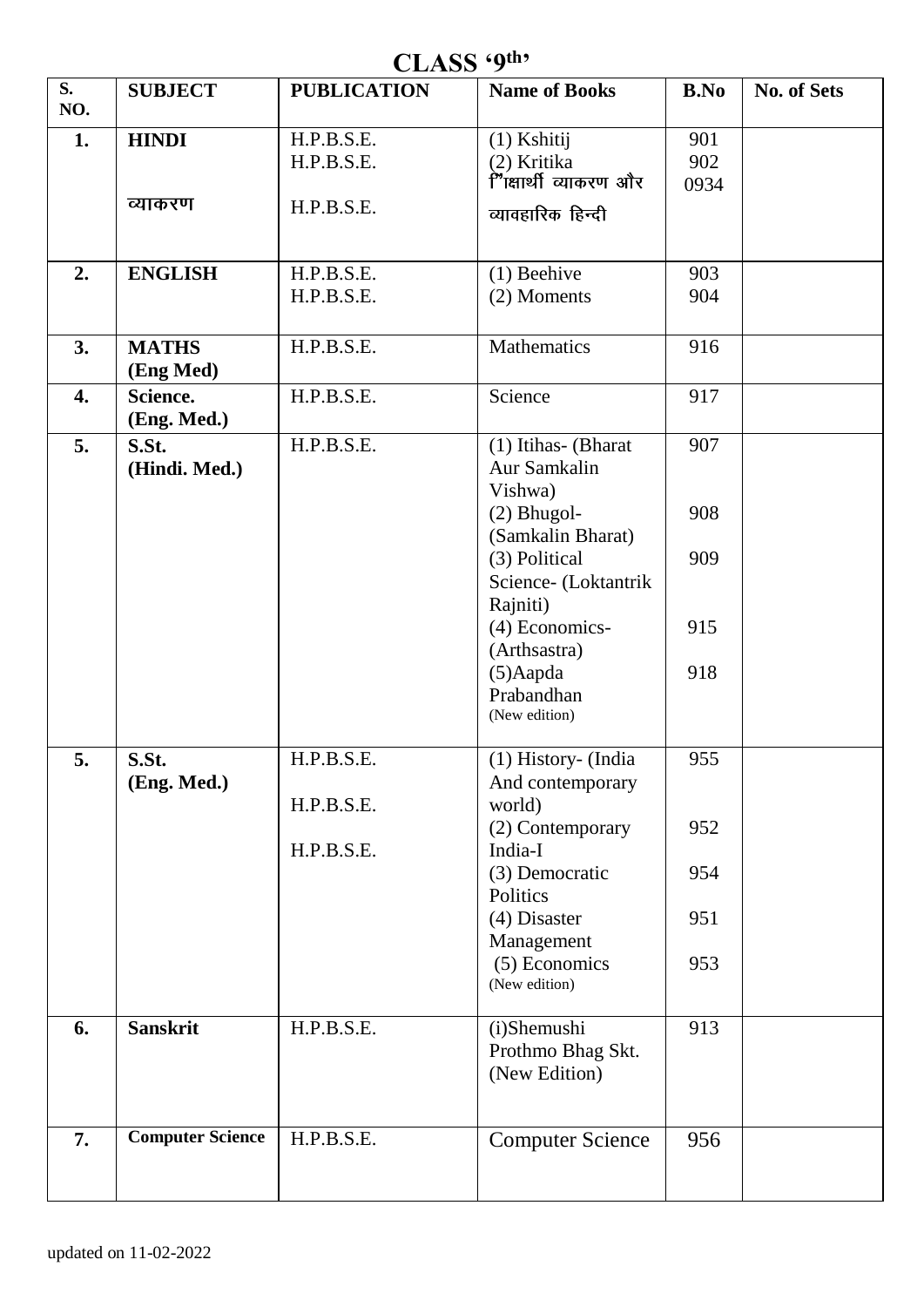|                  |                 | CLASS 10                 |                                    |              |             |
|------------------|-----------------|--------------------------|------------------------------------|--------------|-------------|
| SNO              | <b>SUBJECT</b>  | <b>PUBLICATION</b>       | <b>Name of Books</b>               | B.No         | No. of Sets |
|                  |                 |                          |                                    |              |             |
| $\overline{1}$ . | <b>HINDI</b>    | H.P.B.S.E.               | $(1)$ Kshitij-II<br>(2) Kritika-II | 1001<br>1002 |             |
|                  | व्याकरण         | H.P.B.S.E.<br>H.P.B.S.E. | हिन्दी व्याकरण                     | 0934         |             |
|                  | <b>ENGLISH</b>  | H.P.B.S.E.               | <b>First Flight</b>                | 1003         |             |
| 2.               |                 | H.P.B.S.E.               | Footprints without                 | 1004         |             |
|                  |                 |                          | feet                               |              |             |
|                  |                 |                          |                                    |              |             |
| 3.               | <b>MATHS</b>    | H.P.B.S.E.               | Mathematics                        | 1018         |             |
|                  | (Eng Med)       |                          |                                    |              |             |
| 4.               | Science.        | H.P.B.S.E.               | Science                            | 1019         |             |
|                  | (Eng. Med.)     |                          |                                    |              |             |
| $\overline{5}$ . | S.St.           | H.P.B.S.E.               | (1) Itihas- (Bharat                | 1007         |             |
|                  | (Hindi. Med.)   |                          | Aur Samkalin                       |              |             |
|                  |                 |                          | Vishwa-2)                          |              |             |
|                  |                 |                          | $(2)$ Bhugol-                      | 1008         |             |
|                  |                 |                          | (Samkalin Bharat-2)                |              |             |
|                  |                 |                          | (3) Economics-                     |              |             |
|                  |                 |                          | Arthik vikas ki                    |              |             |
|                  |                 |                          | Samajh                             | 1009         |             |
|                  |                 |                          | (4) Aapda                          |              |             |
|                  |                 |                          | Prabandhan                         | 1015         |             |
|                  |                 |                          | (New edition)                      |              |             |
|                  |                 |                          | (5) Politics Science-              | 1016         |             |
|                  |                 |                          | (Loktantrik Rajniti-2)             |              |             |
|                  |                 |                          |                                    |              |             |
| 5.               | S.St.           | H.P.B.S.E.               | (1) History- (India                | 1020         |             |
|                  | (Eng. Med.)     |                          | and the contemporary               |              |             |
|                  |                 | H.P.B.S.E.               | world-II)                          |              |             |
|                  |                 |                          | (2) Geography-                     |              |             |
|                  |                 | H.P.B.S.E.               | (Contemporary India-               |              |             |
|                  |                 |                          | $_{\text{ID}}$                     | 1021         |             |
|                  |                 |                          | (3) Economics-                     |              |             |
|                  |                 |                          | (Understanding                     | 1022         |             |
|                  |                 |                          | Economics                          |              |             |
|                  |                 |                          | Developments)                      |              |             |
|                  |                 |                          | (4) Political Science-             |              |             |
|                  |                 |                          | <b>Democratics Politics-</b>       | 1023         |             |
|                  |                 |                          | $\mathbf{I}$                       |              |             |
|                  |                 |                          | (5) Disaster                       |              |             |
|                  |                 |                          | Management (S.Sc)                  | 1024         |             |
|                  |                 |                          | (New edition)                      |              |             |
| 6.               | <b>Sanskrit</b> | H.P.B.S.E.               | (1) Shemushi Bhag-II               | 1014         |             |
|                  |                 |                          |                                    |              |             |
|                  |                 |                          |                                    |              |             |
| 7.               | <b>Computer</b> | H.P.B.S.E.               | <b>Computer Science</b>            | 1026         |             |
|                  | <b>Science</b>  |                          |                                    |              |             |
|                  |                 |                          |                                    |              |             |

**CLASS '10th'**